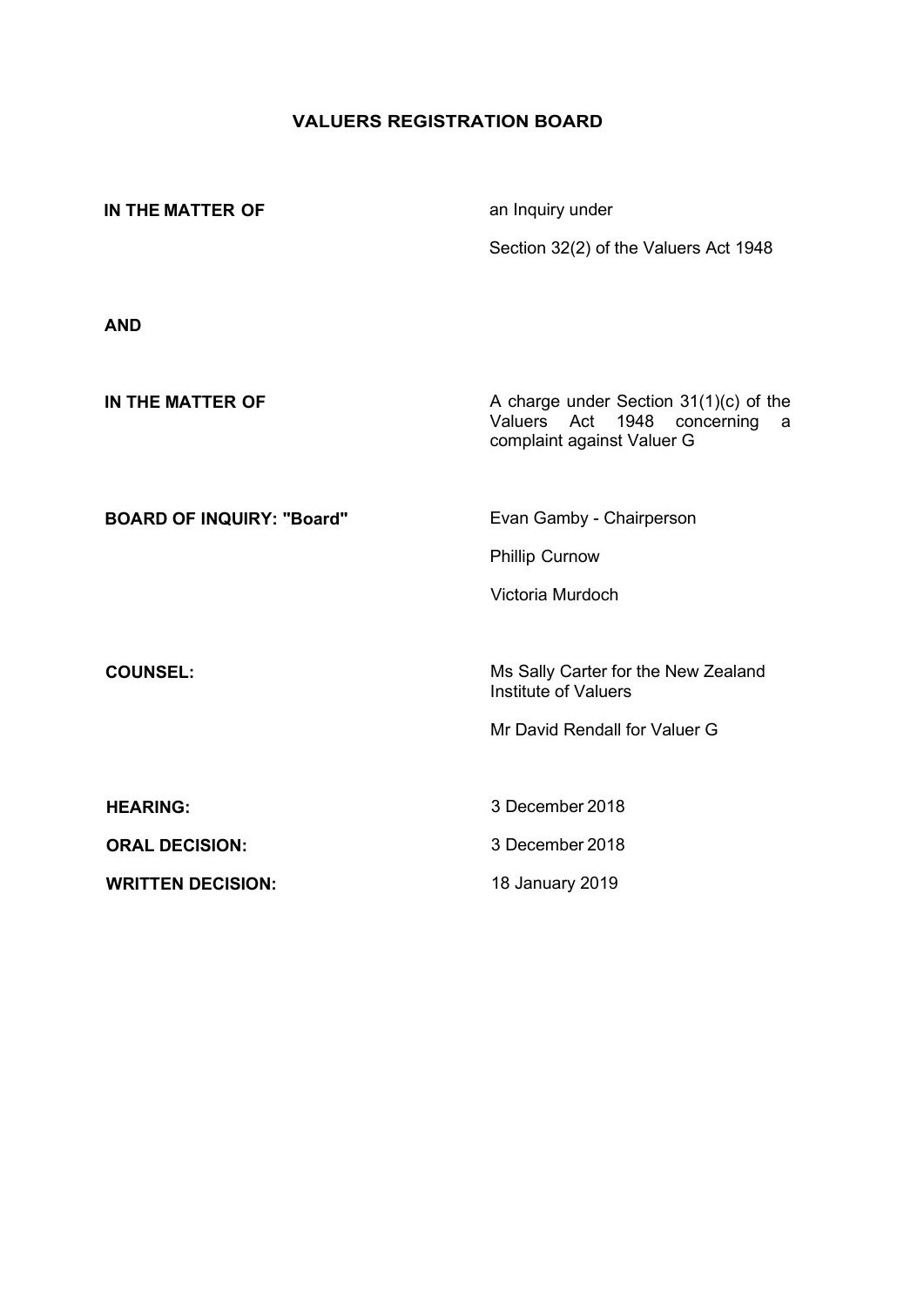# **Table of Contents**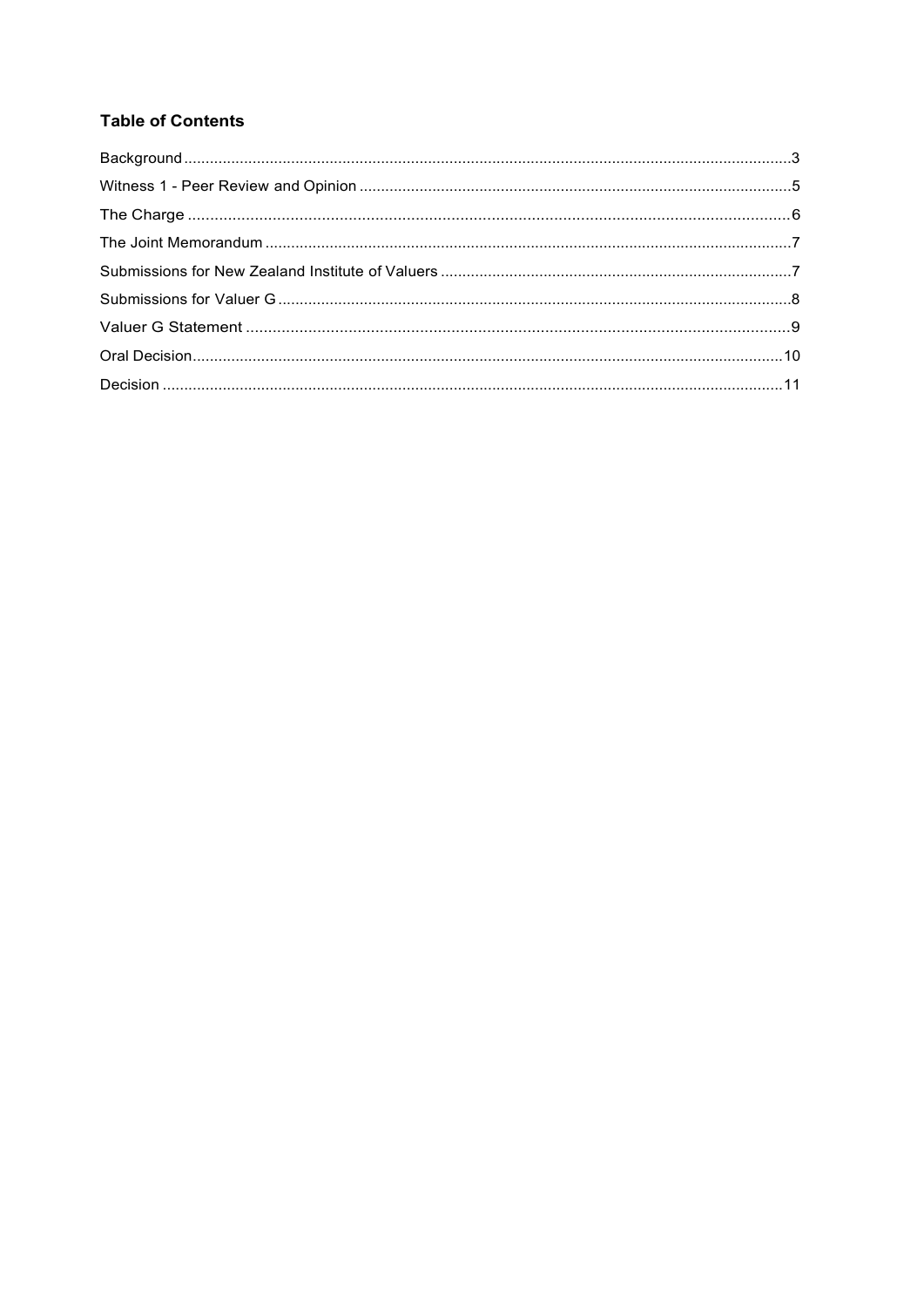# <span id="page-2-0"></span>**Background**

- 1. The complainant had been advised by her accountant, to have a valuation prepared on the subject property to ascertain the division of the sale price between the main dwelling and the cottage as a tax apportionment. There was reference in the email from the accountant to the complainant that the chattels should also be valued.
- 2. Subsequently, in an email dated 30 August 2017, the complainant instructed Company 1 to undertake the valuation.
- 3. In later emails from the complainant to Valuer G, it was made clear that the valuation was required for taxation purposes, confirmed on 30 September 2017 in the following words:

".... and the purpose of the valuation is for tax, to determine the percentage of the *cottage for tax purposes and how to apportion stuff"*

- 4. From an earlier email dated 27 September 2017 from Company 1 to the complainant, which can be taken as the Terms of Engagement, it was stated that Company 1 understood the valuation was to be undertaken for market value purposes.
- 5. Valuer G became aware of the error and in their reports amended the purpose from "Market Value" to "Market Value for tax apportionment".
- 6. The complainant had provided a summary of the relevant property details in brief noting the \$1,165,000 purchase price and work undertaken since purchase costing a further \$120,000.
- 7. Three valuation reports, all dated 27 September 2017, were completed by Valuer G, each of which has a version number, either 1, 2 or 3. The version numbering will be used in this decision to identify the reports.

#### Version 1

- 8. The Version 1 report is based on an inspection of 27 September 2017, being the valuation date.
- 9. The purpose of the valuation is stated to be:

*"To establish market value for the purpose of tax apportionment."*

10. The valuation states:

*"We* assess *the market value of the subject property to be \$1,300,000 (One Million Three Hundred Thousand Dollars)."*

11. In an email of 12 October 2017, the complainant outlined deficiencies as she saw it with Valuer G's report, concluding:

> *"Given* so *many errors and omissions, I have little confidence in the valuation of the property. I conclude the valuation is not fit for purpose."*

12. Valuer G responded on the same date. With reference to the purpose of the valuation their reply states: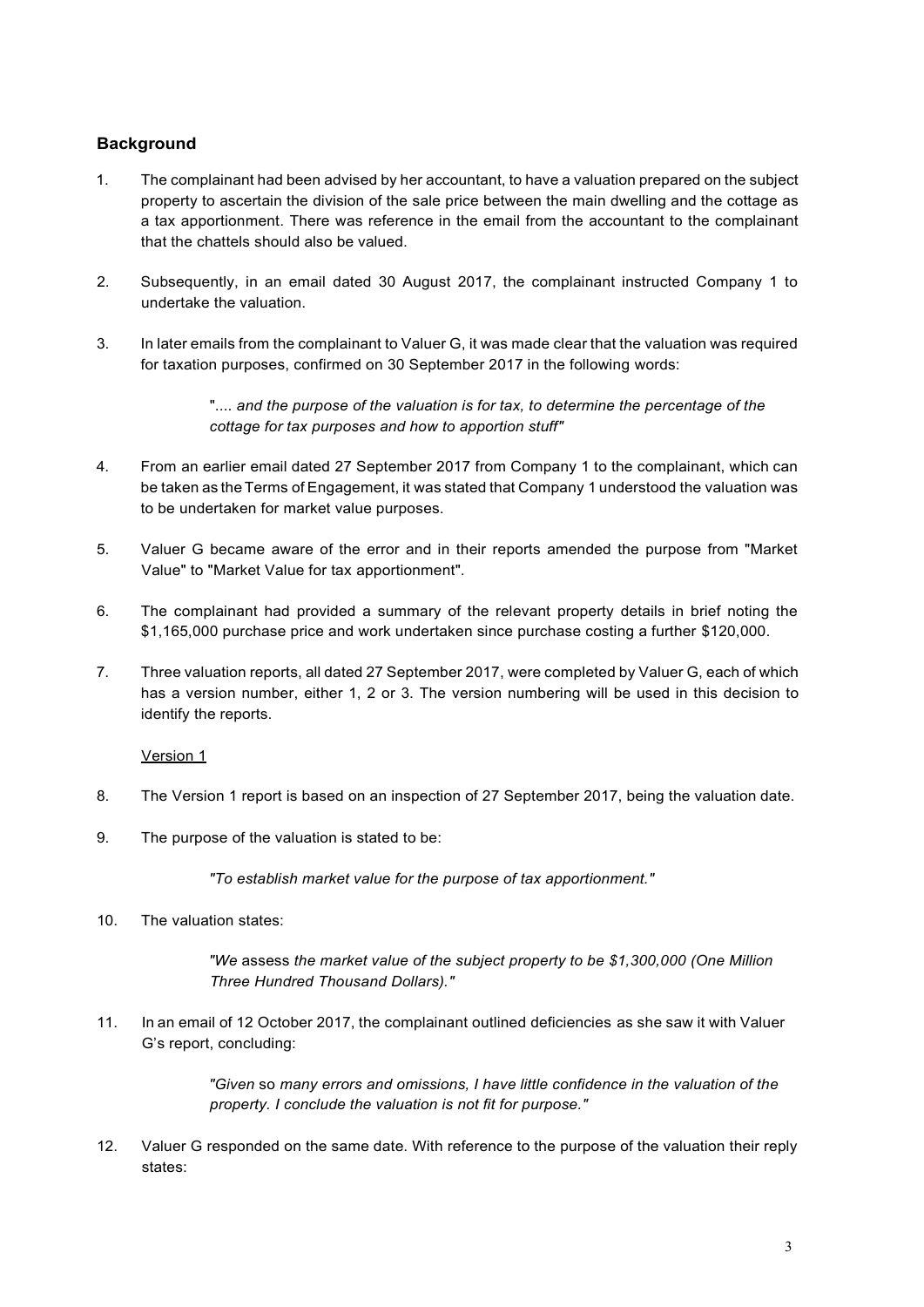*"Hi, Sorry I have been EXTRAORDINARILY busy. I will attend to your queries in due course. Quickly, you asked for* a *market value of the property. That is what I provided. The email that was sent out was automated, but if you read the report thoroughly you would see the comment "to establish Market Value for the purpose of tax apportionment". Market value is Market Value, irrespective of the purpose. You cannot have two types of Market Value."*

13. The 27 September 2017 Version 1 report provided an apportionment of the property as set out at page 44 of the Investigator's Report, allocating the Market Value in summary form as follows:

*"Version 1*

| <b>12 VALUATION</b>                    |                                                              |                  |
|----------------------------------------|--------------------------------------------------------------|------------------|
| 12.1 Summation                         |                                                              |                  |
| <b>Land Value</b>                      | As an occupied site                                          | \$350,000        |
| Unit 1                                 |                                                              |                  |
| House                                  |                                                              |                  |
|                                        | Main House                                                   | \$678,000        |
| <b>Other Buildings</b>                 |                                                              |                  |
|                                        | Other - storage shed                                         | \$8,000          |
| Other Improvements                     |                                                              |                  |
|                                        | Decking                                                      |                  |
|                                        | Landscaping - fencing, driveway, etc                         | \$70,000         |
| Unit <sub>2</sub>                      |                                                              |                  |
| House                                  |                                                              |                  |
|                                        | Main House                                                   | \$138,000        |
| <b>Other Buildings</b>                 |                                                              |                  |
|                                        | Other - attached boat port                                   | \$18,000         |
|                                        |                                                              | \$1,262,000      |
| Unit 1                                 |                                                              |                  |
| Chattels                               |                                                              |                  |
|                                        | Floor Coverings, Light Fittings, Window<br>Treatments        | \$30,000         |
| Unit 2                                 |                                                              |                  |
| Chattels                               |                                                              |                  |
|                                        | Floor Coverings, Light Fittings, Window<br><b>Treatments</b> | \$8,000          |
| <b>Market Value Including Chattels</b> |                                                              | π<br>\$1,300,000 |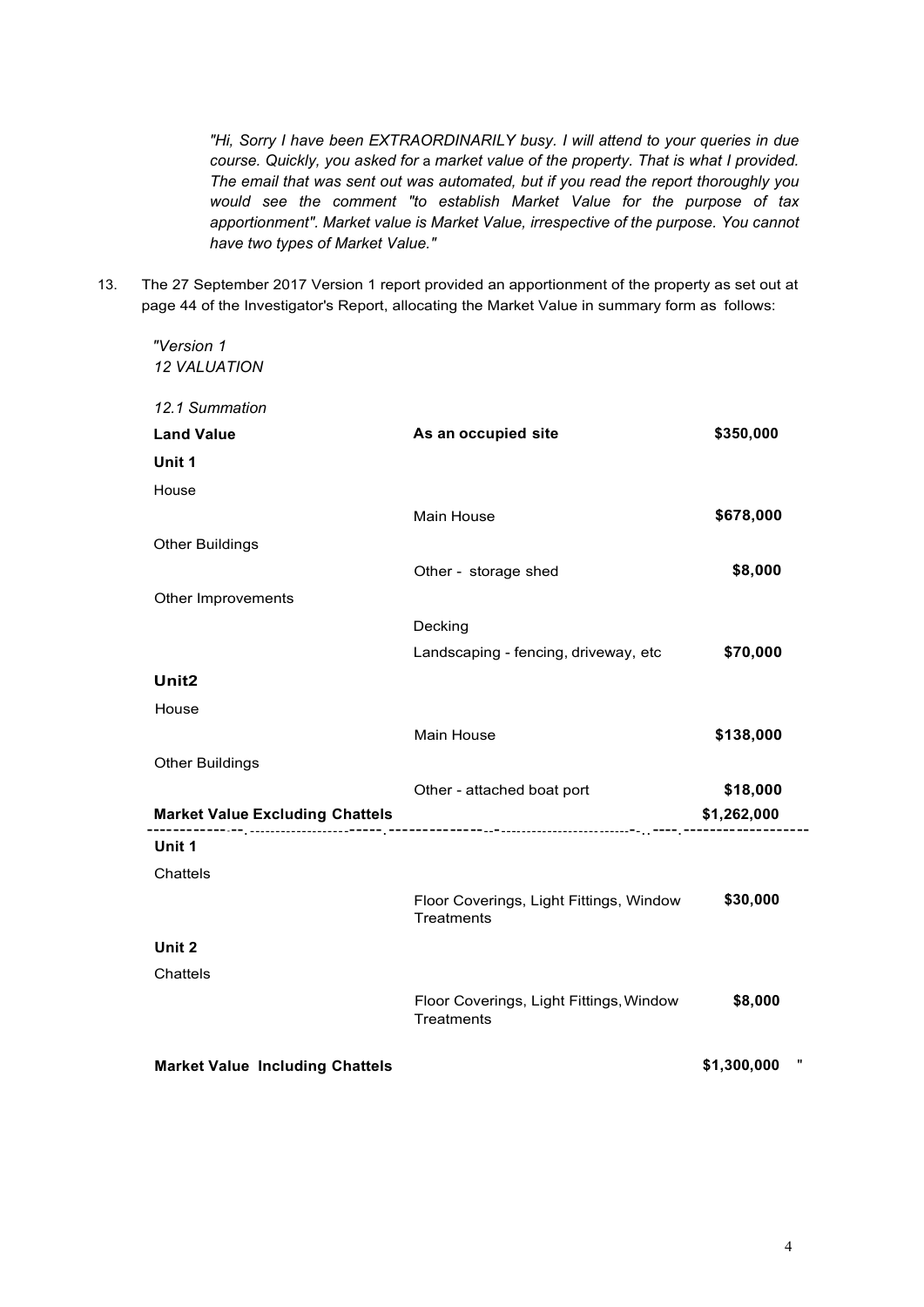Version 2

- 14. A Version 2 report, also dated 27 September 2017, was issued at a later unspecified date, correcting a number of the errors complained of by the complainant. Presumably this version was issued after 12 October 2017.
- 15. The Version 2 report figures are identical to the above as set out at page 83 of the Investigator's Report.
- 16. On the 15 October 2017, the complainant emailed Valuer G again, stating:

## *"I remain disappointed."*

- 17. Valuer G responded on the same date with Version 3, correcting further errors in the report and providing identical valuation figures. These reported figures are included at page 123 of the Investigator's Report.
- 18. In summary, all Versions 1, 2 and 3 recorded the purpose of the valuation being "To establish Market Value for tax apportionment." Apart from amendments to descriptive terminology, there were no changes which at all times provided exactly the same figures as Version 1 and the same description as to purpose. Chattels in each case had been separated out from the value of the land and the improvements on the land.
- 19. In an undated letter, received on 4 December 2017 the Valuers Registration Board received a complaint from the complainant referring to many errors within the report, commenting that Version 1 was never sighted by her and Versions 2 and 3 contained errors, which were progressively corrected. The complaint cited potential breaches of Clauses 1.1, 1.5 and 1.6 of the New Zealand Institute of Valuer's Code of Ethics.
- 20. The matter was referred to the New Zealand Institute of Valuers who undertook the investigation.

# <span id="page-4-0"></span>**Witness 1 - Peer Review and Opinion**

21. On the 12 April 2018, the Investigator requested a report from Witness 1 on Valuer G's work, in a task requiring three steps, which were summarised in Witness 1's report at page 163 of the Investigator's Report, repeated below:

> *"a) Consider the instructions received by the complained valuer and/or the purpose of the valuation statement in the valuation report and identify, then consider the ethical elements of this complaint.*

> *b) Explain what we would have done if we were undertaking this valuation assignment and how we would have addressed the specific ethical elements of the complaint.*

*c) Critique what the complained valuer has done in comparison to the above."*

- 22. The report of Witness 1 is contained in the Investigator's Report at pages163-171.
- 23. Noting that the complainant had identified Clauses 1.1, 1.5 and 1.6 as potential departures from the New Zealand Institute of Valuers Code of Ethics, Witness 1 was of the opinion that only Clause 1.5 was a matter of concern, and stated at paragraph 32: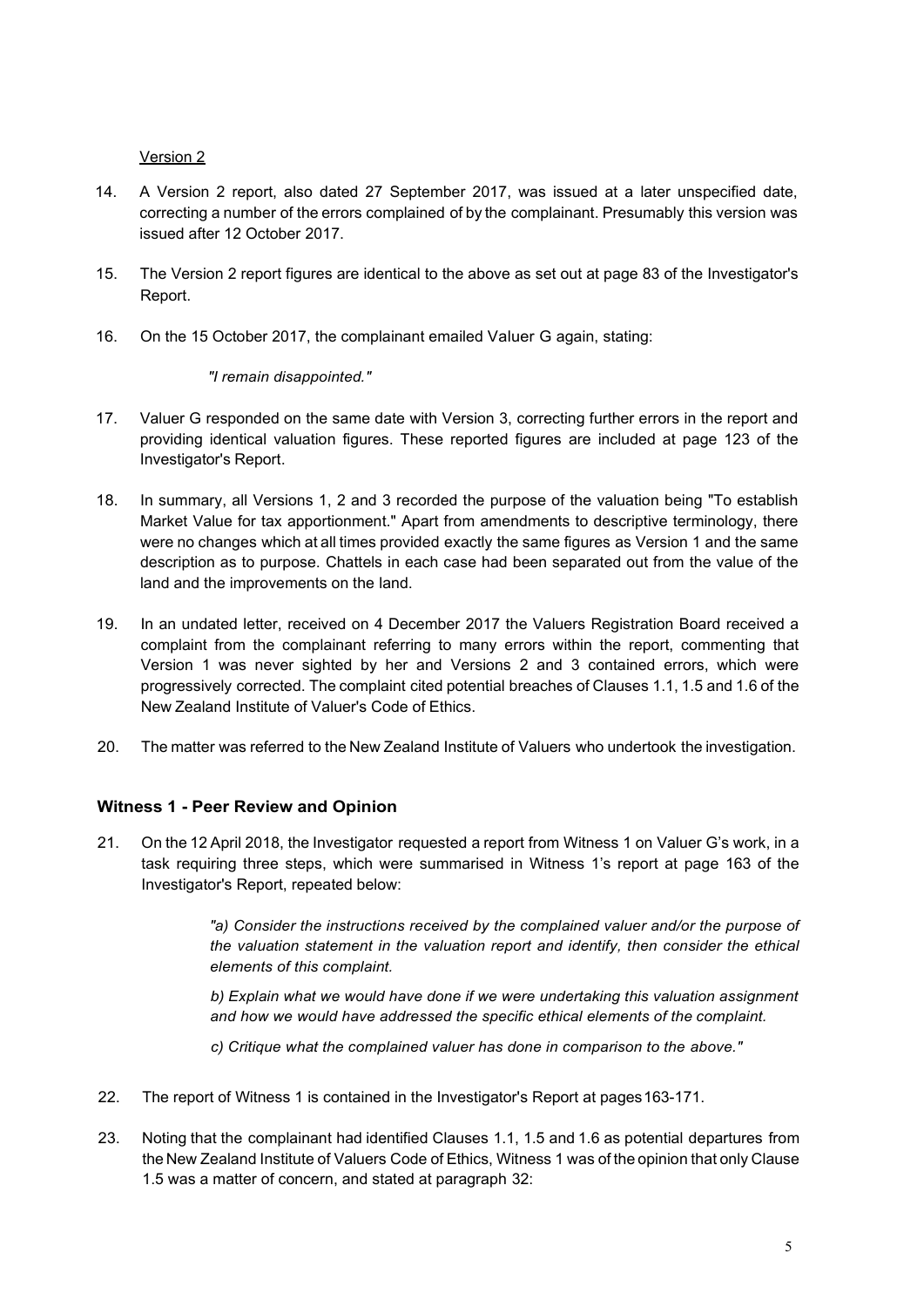"Whilst the stated *"Purpose of valuation" is consistent with the client's requirement* as *evidenced only in the email correspondence, the valuation report does not actually specifically provide an apportionment of value, other than* a *summation worksheet on page 30."*

Paragraph 20.1 of IVS 101 states:

*"All valuation advice and the work undertaken in its preparation must be appropriate for the intended purpose.*

Furthermore, paragraph 20.3(f) of IVS 101 requires:

*The purpose for which the valuation assignment is being prepared must be clearly identified* as *it is important that the valuation advice is not used out of context or for the purposes for which it is not intended."*

- 24. In the following paragraphs of his report to the Investigator, Witness 1 outlines his opinion that the valuer should have sought further clarification from the client, or been directed by the client to have her accountant prepare a directive based upon Internal Revenue Department Guidelines as to the accepted method of apportioning value. Witness 1 suggested that, as an example, it may be necessary to apportion the underlying land value between the dwelling and the cottage on a pro rata basis.
- 25. Witness 1 also noted that Valuer G's reports make reference to the purchase in August 2016 for \$1,165,000 and the work done to the property since the purchase date, said to be worth \$120,000.
- 26. Central to the complaint is that the complainant considered Valuer G's report was not fit for purpose. Witness 1 concluded that:

"... as *the valuation report did not include an apportionment of value it may not have been fit for its intended purpose. We therefore consider that the report may not have been prepared to the highest standards and may be in breach of Clause 1.5 of the New Zealand Institute of Valuers Code of Ethics".*

# <span id="page-5-0"></span>**The Charge**

- 27. A single charge was prepared and is set out below:
	- 1. Section 31(1)(c) of the Valuers Act 1948

You have been charged with such **incompetent** conduct in the performance of your duties as a valuer as renders you liable to a penalty provided by the Valuers Act 1948 **in that** in compiling a valuation report dated 27 September 2017 with respect to a residential property you failed to exercise the utmost care and good faith to ensure the maintenance of the highest standards in the preparation of the valuation report and therefore breached Clause 1.5 of the New Zealand Institute of Valuers' Code of Ethics.

#### **Particulars**

a) The valuation and the work undertaken in its preparation was not appropriate for the intended purpose in breach of IVS101 Scope of Work, including failing to appropriately identify the purpose for which the valuation was prepared and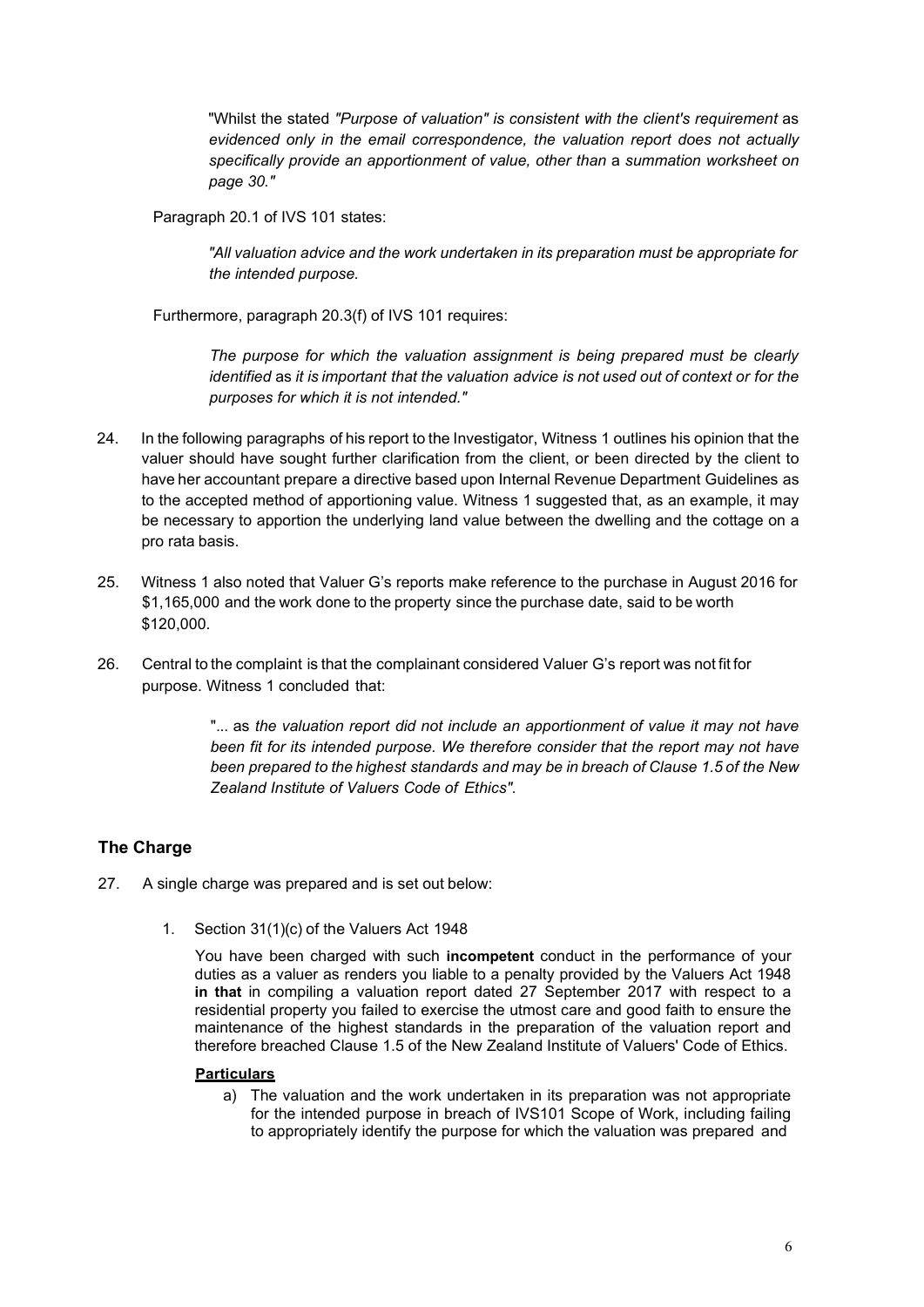failing to appropriately provide a means for apportioning value between the dwelling house and cottage on the property.

### <span id="page-6-0"></span>**The Joint Memorandum**

28. Counsel for the Valuer-General (New Zealand Institute of Valuers) and for Valuer G prepared a joint memorandum submitted to the Board confirming that there would be no defended hearing and that Valuer G intended to plead guilty to the charge.

## <span id="page-6-1"></span>**Submissions for New Zealand Institute of Valuers**

- 29. The submissions for the New Zealand Institute of Valuers set out the background and the correspondence between the complainant and Valuer G, including reference to the changes made between Versions.
- 30. It was submitted that there were clear breaches of IVS 101 Scope of Work as no apportionment of value was provided and therefore the valuation was not fit for purpose. Further, Valuer G, failed to confirm by enquiry what their client needed.
- 31. One aggravating factor was said to be the issue of multiple versions of the same report under the same instructions with the same date of inspection. The Board notes that each of the versions was identified by a version number on the face of the report but the report date remained unchanged being 27 September 2017. There was no "issue date" and no descriptive content within later versions as to what changes had been made. It would require an eagle-eyed client to differentiate between each of the three versions on a line by line basis to identify what changes had been made. There was no indication in any of the versions that earlier versions had been retracted. Accordingly, Version 1 could continue to be acted upon even if the client had either of Versions 2 or 3.
- 32. The Board was provided with an earlier decision with respect to Valuer G in which that Board recorded:

*"The Board having reviewed the Investigation Report, the report later received from Valuer 1 and the Joint Memorandum remains of the opinion that there are issues with the reports of Valuer G, the most significant being the issue of three reports with the same date, without any attempt in the later reports to explain why an earlier report needed to be amended. In addition, the Board notes, there appeared to be no attempt in the later reports to retract the earlier reports. The practice of having more than one report in the market at the same date containing different information is of concern to the Valuers Registration Board which has received* a *number of complaints of this nature in recent years."*

- 33. The reports prepared by Valuer G on this occasion are all dated as the inspection date of 27 September 2017, a mere two months after the date of the Board's earlier decision. The only difference at that time Company 1 had made to its reporting protocol was to note that each report should have a different version number. This is quite inadequate to address the issues identified in the Board's earlier decision concerning the same and the same franchisee valuer, Valuer G.
- 34. On the previous occasion, Valuer G was found not guilty, as the peer reviewer considered the issues to be of a minor to very minor nature. Although the Board on that occasion considered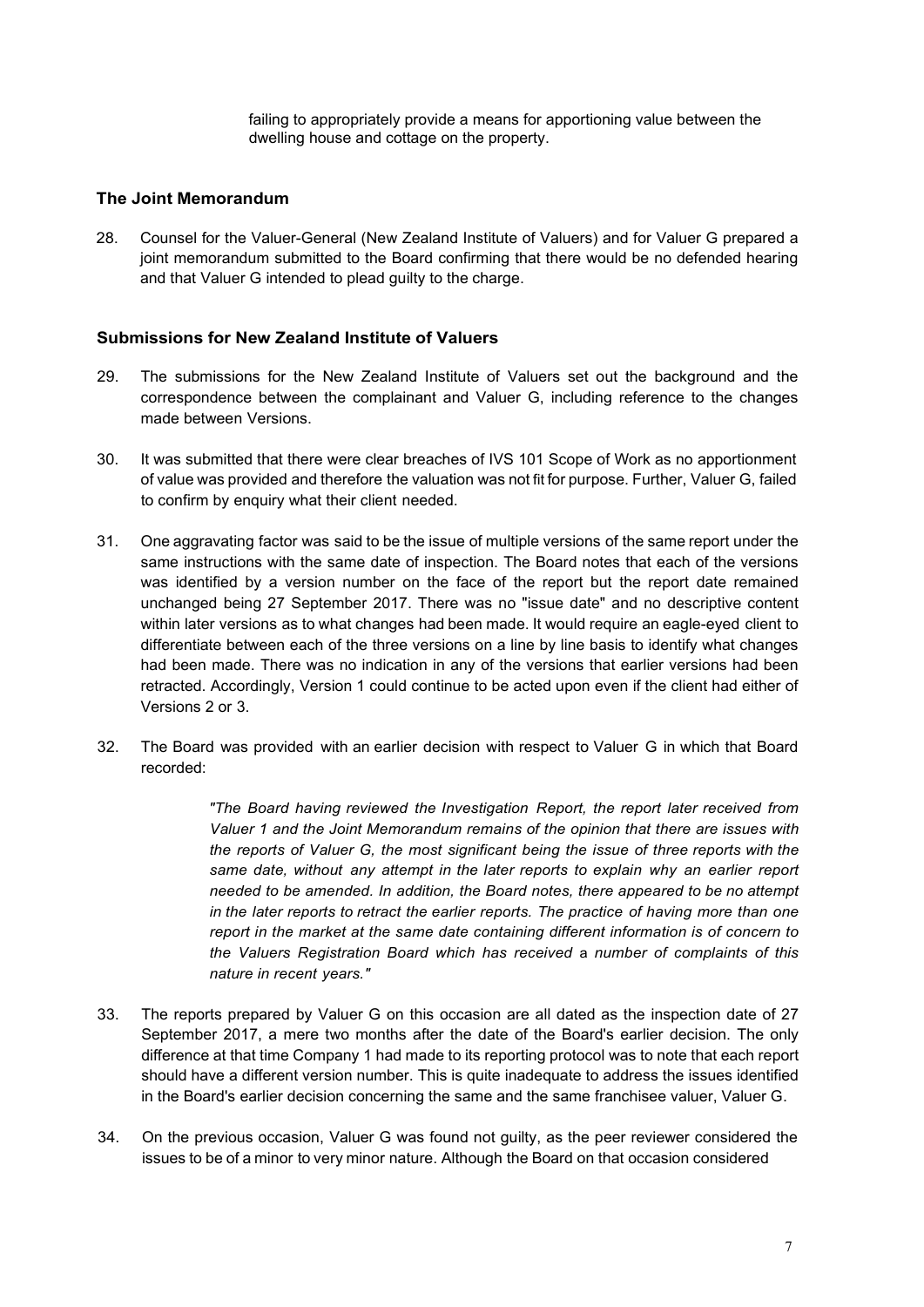it was bound by the evidence, it noted in its decision that it was concerned with the practice of issuing multiple reports without obvious distinctions between reports, even where no changes were made to the values.

- 35. The current matter can be distinguished as, not only are there three versions of the report, but none addressed the fundamental issue of a valuation apportionment for tax purposes which was the intended purpose of the instructions, acknowledged by Valuer G but never provided.
- 36. The New Zealand Institute of Valuers submitted that a reprimand and a fine in the region of \$1,000 to \$2,000 should be imposed.
- 37. With respect to costs, these totalled \$15,531.05 as follows:

| Legal fees (including GST)                                                                   | S  | 5,610.03    |
|----------------------------------------------------------------------------------------------|----|-------------|
| Investigation/prosecution costs associated with witnesses, NZIV and staff<br>(including GST) | \$ | 6.394.00    |
| Board expenses                                                                               | S  | 3.527.02    |
| Total:                                                                                       |    | \$15,531.05 |

- 38. For the usual reasons including the decisions in *Gurusinghe v Medical Council of New Zealand'*  and *Cooray v Preliminary Proceedings Committee<sup>2</sup>*, it was submitted the start point for a costs award should be in the region of 50%.
- 39. In the opinion of the New Zealand Institute of Valuers nothing warranted departure from the 50% commonly adopted starting point.
- 40. A full outline of the costs incurred were set out in a Schedule of Costs Incurred as an appendix to the submissions.

# <span id="page-7-0"></span>**Submissions for Valuer G**

- 41. In the submissions for Valuer G, it was stressed that, at paragraph 60, page 170 of the Investigation Report, Witness 1's opinions were relatively muted, giving the following as an example:
	- "... *there was ambiguity in the valuation instructions, ... "*

and further, at paragraph 64, page 170 of the Investigators Report with respect to the lack of apportionment for tax purposes:

*"... the report may not have been prepared to the highest standards and may be a breach of Clause 1.5 of the New Zealand Institute of Valuers Code of Ethics."*

42. In the submissions for Valuer G, neither the investigator nor Witness 1 the peer reviewer took serious issue including noting the following:

<sup>1</sup>*Gurusinghe v Medical Council of New Zealand [1989] 1 NZLR 139.*

<sup>2</sup>*Cooray v Preliminary Proceedings* **Committee** *HG Wellington AP 23/94, 14 September 1995.*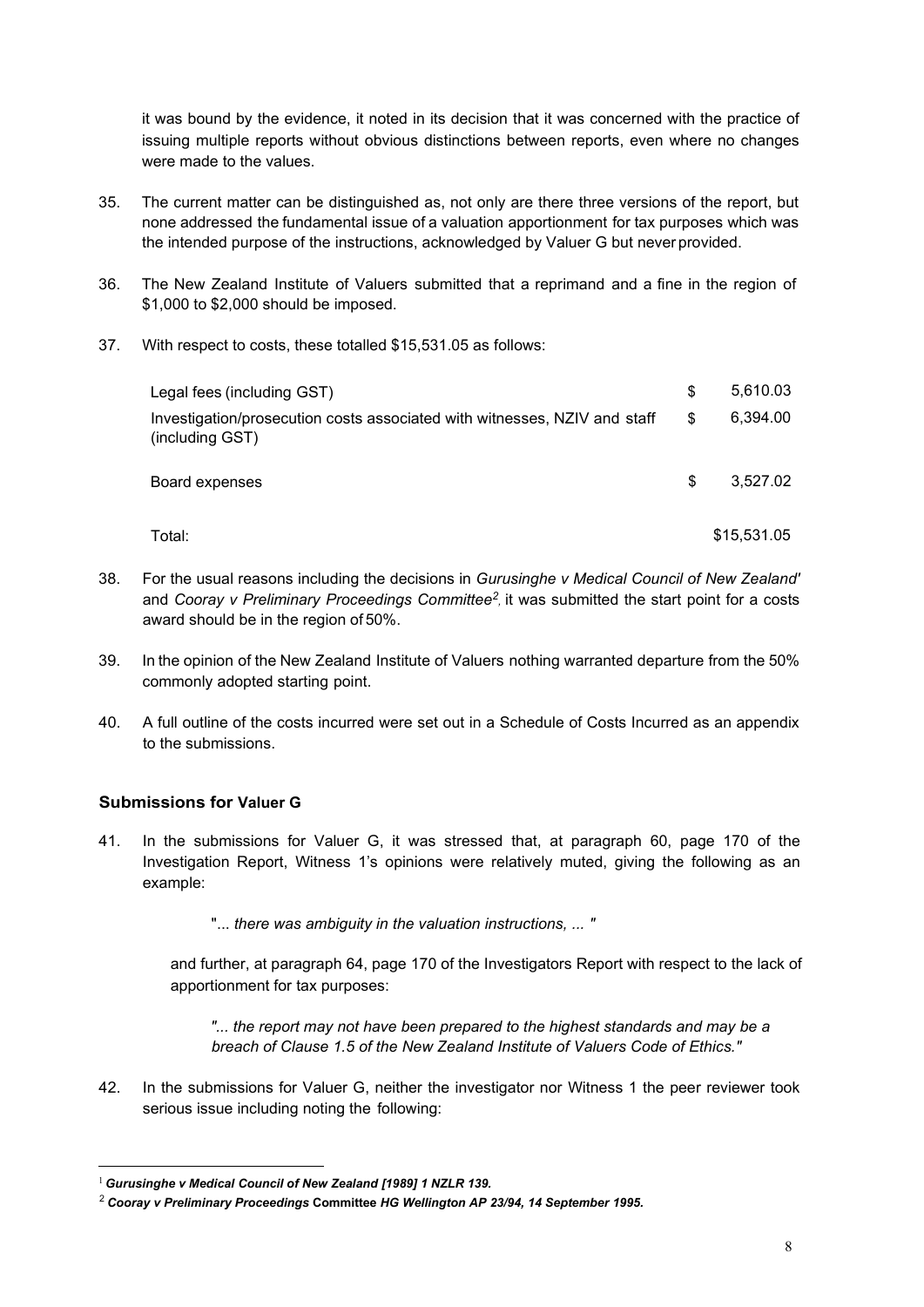"... we are certainly not overwhelmingly convinced that there had been a breach."

43. It was submitted that despite the less than convincing report of the Investigator Valuer G entered a guilty plea in the knowledge that the institute considered this matter to be:

".*..towards the minor to very-minor end of the scale of possible seriousness ... "*

- 44. On that basis, it was submitted for Valuer G that a reprimand was an appropriate sanction for this *very* minor level of seriousness and that the matter for this complaint was different to the set of circumstances for the previous complaint.
- 45. With respect to costs the submission for Valuer G was that because of the early guilty plea and the extensive matters in the complaint that did not need to be traversed, costs should lie where they fall. Alternatively, at the very worst for Valuer G it was submitted that an apportionment should have a starting point of \$5,177.16 being an even apportionment over the three potential breaches of the Code of Ethics, only one of which was proceeded with as a single charge. On that basis, 50% of \$5,177.16 in accordance with *Cooray vPreliminary Proceedings Committee* is \$2,588.58 as a maximum.

## **Valuer G Statement**

- 46. Valuer G was unable to attend the penalty hearing for health reasons. The Board accepts their explanation.
- 47. The Board also accepts that Valuer G made genuine attempts to correct descriptive errors in subsequent versions of their report and notes that they responded promptly to their client's emails.
- 48. Valuer G stated:

*"As* a *group, Company 1 have implemented stringent checks to ensure that any amendments to* a *report, including minor grammatical changes, are noted clearly on the second page of our valuation reports providing any users of the reports with clear guidance* as *to what changes have been made in noting the version number."*

- 49. The stringent checks by Company 1 to which Valuer G refers may have occurred sometime prior to the hearing date of 3 December 2018 but had not been implemented as at the valuation report date of 27 September 2017.
- 50. Valuer G's final sentence in their statement is:

*"I have also further researched the methodology pertaining to tax apportionment valuations of residential properties."*

51. It would have been helpful if Valuer G had explained what guidance they have gained from their further research.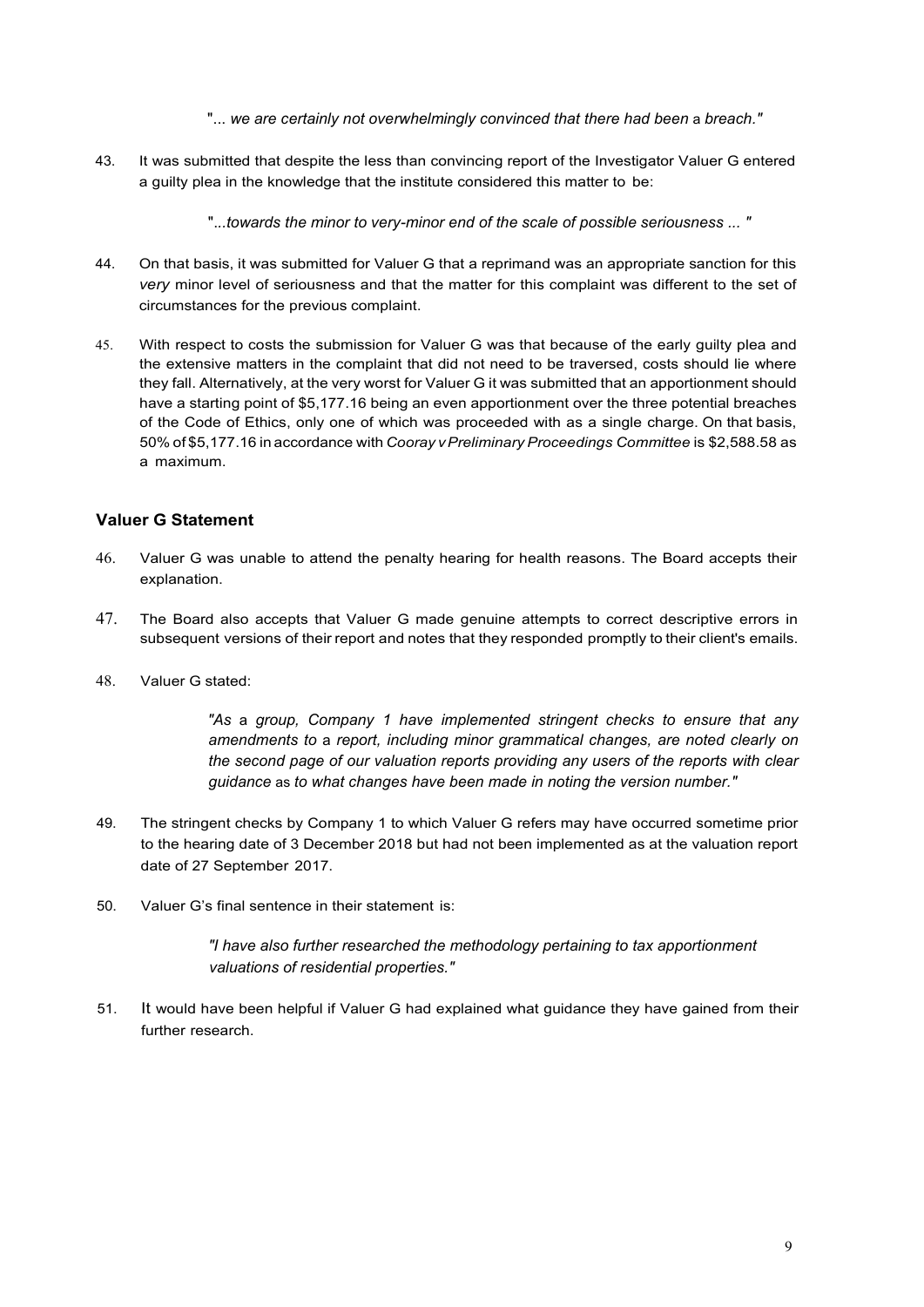## <span id="page-9-0"></span>**Oral Decision**

52. The Board considered the submissions and issued an oral decision which is repeated below.

*"The charge is that Valuer G failed to exercise the utmost care and good faith to ensure the maintenance of the highest standards in the preparation of* a *valuation report for a, in breach of Clause 1.5 of the New Zealand Institute of Valuers Code of Ethics.*

*Valuer G has pleaded guilty to the charge that the work undertaken was not appropriate for its intended purpose in breach of* /VS *101 Scope of Work including failing to identify the purpose for which the valuation was prepared and failing to provide* a *means of appropriately apportioning values between the dwelling house and cottage on the property, required for tax apportionment purposes.*

*There were three versions of the report. Although there were changes made between versions the values remained the* same *in all versions. There was no rationale to explain what changes had been made although it is noted that all versions are said to have been prepared for tax apportionment purposes. There is no explanation in any of the versions* as *to how the values have been calculated, including the methodology adopted to determine the percentage of the cottage relative to the entire property.*

*Errors in Version 1 were progressively corrected in Versions 2 and 3 but there was never* a *proper explanation of how the values were* assessed *and how the valuation could have been used for tax apportionment purposes.* As *noted by the peer reviewer, Valuer G " ... should have sought further clarification from the client to have their accountant prepare* a *directive based upon Inland Revenue Department guidelines* as *to the accepted method of apportioning value." This would have required an amendment to the Scope of Work once identified.*

*Submissions for the New Zealand Institute of Valuers identify the lack of care and failure to confirm what the client needed, which it was said* ".*..adversely affected the utility and approach of the valuation." The Board agrees. The client's needs did not change at any stage.*

*Further its submitted for the New Zealand Institute of Valuers that three versions of the report were prepared and at no stage was it identified that earlier reports were retracted, what amendments had been made or, more fundamentally, in the Board's opinion, how the reported value figures were* assessed *for tax apportionment purposes.*

*The Board accepts the plea of guilty and comments that, in its opinion, none of Versions 1, 2 and 3 were fit for purpose, irrespective of the changes of detail.*

*Submissions for* Valuer G *and for the New Zealand Institute of Valuers indicate there was* some *level of ambiguity in the instructions. The Board disagrees, the purpose was clear.*

#### *Penalty*

*The Board does not accept submissions that the matter was minor to very-minor. The Board considers the failure to properly identify the purpose of the instruction and provide a valuation fit for purpose is more than minor. In essence,* Valuer G *did not convince either their client or the Board of their competence to prepare* a *valuation for tax apportionment purposes.*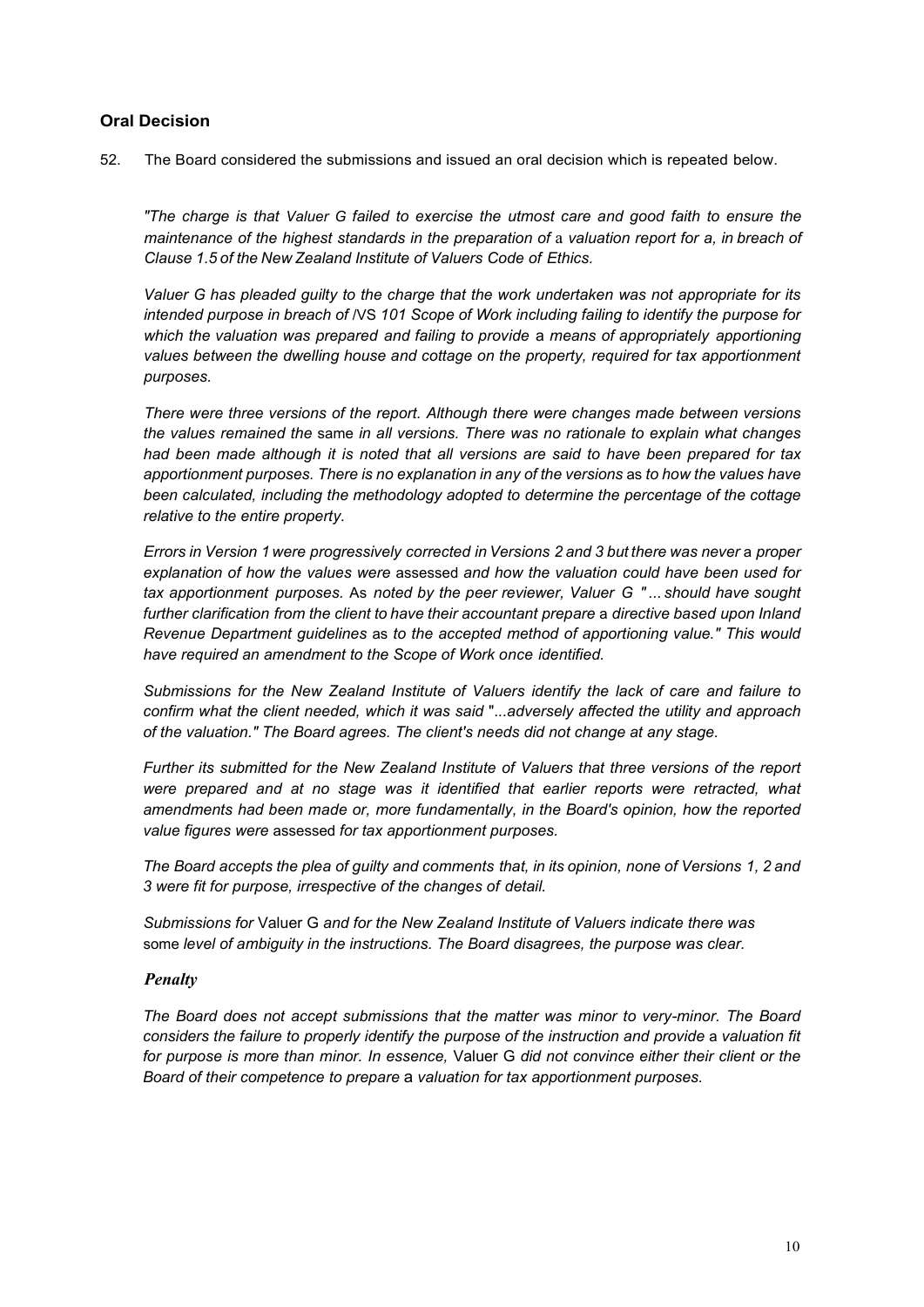*Within the range of penalties available to the Board, the Board reprimands Valuer G and imposes a fine of \$2,000 in line with submissions, but noting its concerns as to the competence of Valuer G to undertake a valuation of this nature.*

#### *Costs*

*Costs are summarised and total \$15,531.05. All of the costs were properly incurred and for the reason frequently stated: The start point for awarding costs is 50%. Both submissions for the New Zealand Institute of Valuers and Valuer G agree that is the correct starting point. They disagree on the level to which costs should be awarded. Costs are less than if the matter had been defended. The Board notes, however, that the guilty plea was not at an early stage and all costs that were incurred related to the matter in the charge before the Board.*

*The Board finds no reason to depart from the 50% start point and awards costs against Valuer G of \$7,765.52."*

#### <span id="page-10-0"></span>**Decision**

- 53. The oral decision is confirmed. The Board reaffirms that it does not consider this matter to be minor to very minor and notes the following:
	- (a) The purpose of the valuation was identified by the client in their instructions.
	- (b) At no stage did Valuer G undertake the exercise correctly and provide an apportionment for tax purposes. The report was therefore not fit for purpose, in particular it did not comply with IVS 101 Scope of Work.
	- (c) There was a clear breach of Clause 1.5 of the Code of Ethics. The report was not prepared to the highest standards.
	- (d) Valuer G may not at the time have been competent to undertake the instruction without direction and supervision.
- 54. With respect to subparagraph (d) above and based on Valuer G's reports, had the matter proceeded to a defended hearing the competency of Valuer G to undertake a tax apportionment assessment without guidance and supervision would have been questioned by the Board. Clause 2.4 of the Code of Ethics is relevant:

*"A member should not undertake any work for which the member is not qualified or where the member is in any doubt or ought to be in any doubt as to the adequacy of the member's professional competency and/or experience to undertake the work unless such work is completed under the supervision of a person of adequate competence.*

- 55. No charge was brought under Clause 2.4 because that clause was not considered in the Investigator's report or addressed in evidence. In accordance with his instructions Witness 1 focussed his peer review and opinion to the specific ethical clauses referred to by the complainant.
- 56. Had Witness 1 addressed not just the *"...specific ethical elements of the complaint"* identified by the complainant but instead considered the complaint in a broader context the Board considers he should have identified and commented on the ethical requirement to comply with Clause 2.4.